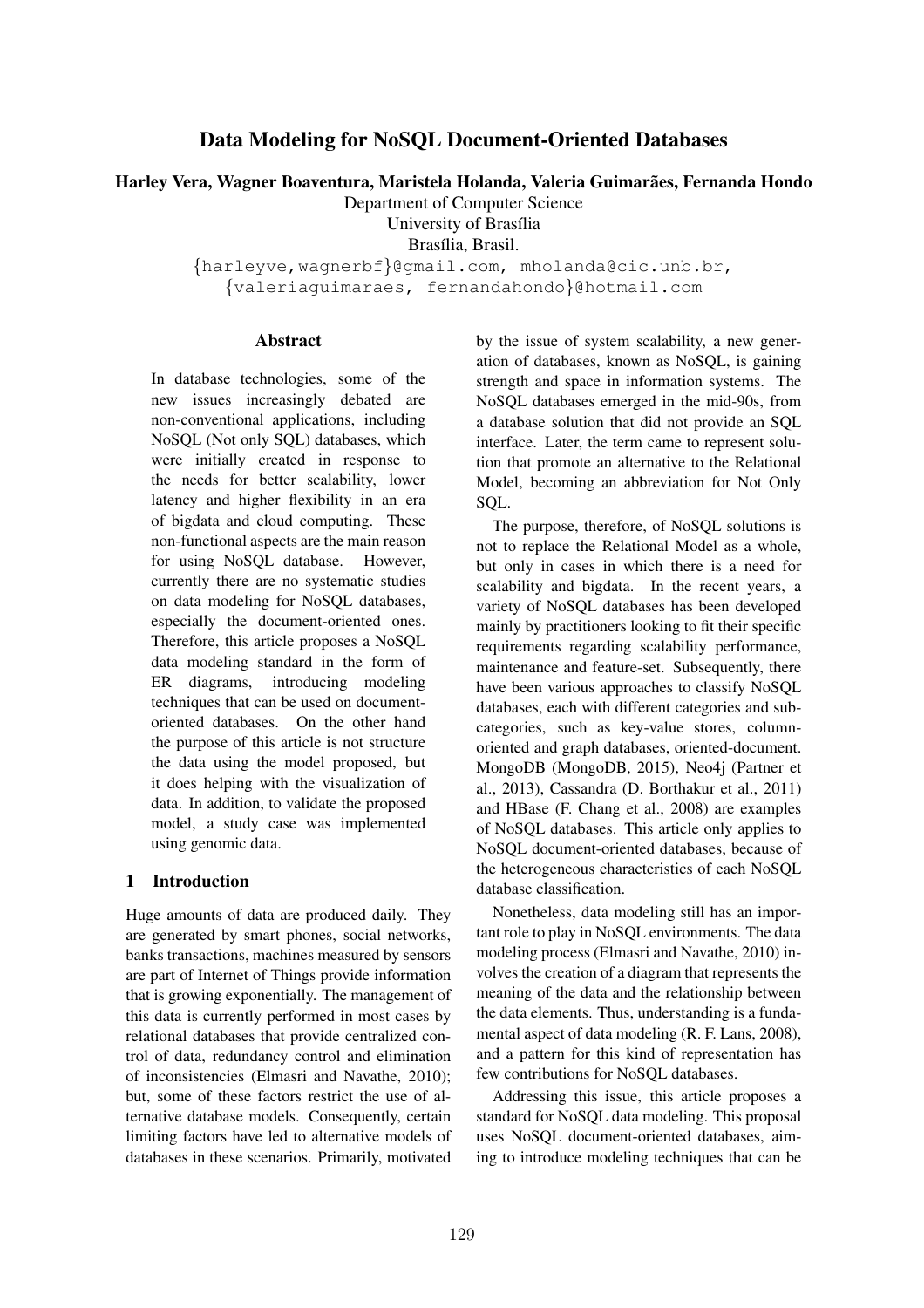used on databases with document features.

The remainder of the paper is organized as follows: Section II presents related works. Section III explores the concepts of modeling for NoSQL databases based on documents, introducing the different types of relationships and associations. Section IV shows the proposal model in the context of NoSQL databases based on documents. Section V presents the study case to validate the proposal model. Finally in Section VI, presents the conclusion of the research and future works.

# 2 Related Works

Katsov (H. Scalable, 2015) presents a study of techniques and patterns for data modeling using different categories of NoSQL databases. However, the approach is generic and does not define a specific modeling engine to each database.

Arora and Aggarwal (R. Arora and R. Aggarwal, 2013) propose a data modeling, but restricted to MongoDB document database, describing a UML Diagram Class and JSON format to represent the documents.

Similarly, Banker (K. Banker, 2011) provides some ideas of data modeling, but limited to MongoDB database and always referring to JSON (D. Crockford, 2006) format as a modeling solution.

Kaur and Rani (K. Kaur, K.Rani, 2013) present a work for modeling and querying data in NoSQL databases, especifically present a case study for document-oriented and graph based data model. In the case of document-oriented propose a data modeling restricted to MongoDB document database, describing the data model by UML diagram class to represent documents.

# 3 Data Modeling For Document-Oriented Database

An important step in database implementation is the data modeling, because it facilitates the understanding of the project through key features that can prevent programming and operation errors. For relational databases, the data modeling uses the Entity-Relationship Model (Elmasri and Navathe, 2010). For NoSQL, it depends on the database category. The focus of this article is NoSQL document-oriented databases, where the data format of these documents can be JSON, BSON, or XML (S. J. Pramod, 2012).

Basically, the documents are stored in collections. A parallel is made with relational databases, the equivalent for a collection is the record (tuple) and for a document it is the relation (table). Documents can store completely different sets of attributes, and can be mapped directly to a file format that can be easily manipulated by a programming language. However, it is difficult to abstract the modeling of documents for the entity relationship model (R. F. Lans, 2008).

### 3.1 Modeling Paradigm for document-oriented Database

The relational model designed for SQL has some important features such as integrity, consistency, type validation, transactional guarantees, schemes and referential integrity. However, some applications do not need all of these features. The elimination of these resources has an important influence on the performance and scalability of data storage, bringing new meaning to data modeling.

Document-oriented databases have some significant improvements, e.g., index management by the database itself, flexible layouts and advanced indexed search engines (H. Scalable, 2015). By associating these improvements (some being denormalization and aggregation) to the basic principles of data modeling in NoSQL, it is possible to identify some generic modeling standards associated to document-oriented databases. Analyzing the documentation of the main documentoriented databases, MongoDB (MongoDB, 2015) and CouchDB (CouchDB, 2015), similar representations of data mapping relationships can be found: References and Embedded Documents, a structure which allows associating a document to another, retaining the advantage of specific performance needs and data recovery standards.

### 3.2 References Relationship

This type of relationship stores the data by including links or references, from one document to another. Applications can solve these references to access the related data in the structure of the document itself (MongoDB, 2015). Figure 1 shows two documents one of them for Fastq files and the other to Activities.

#### 3.3 Embedded Documents

This type of relationship stores in a single document structure, where the embedded documents are disposed in a field or an array. These denormalized data models allow data manipulation in a single database transaction (MongoDB, 2015).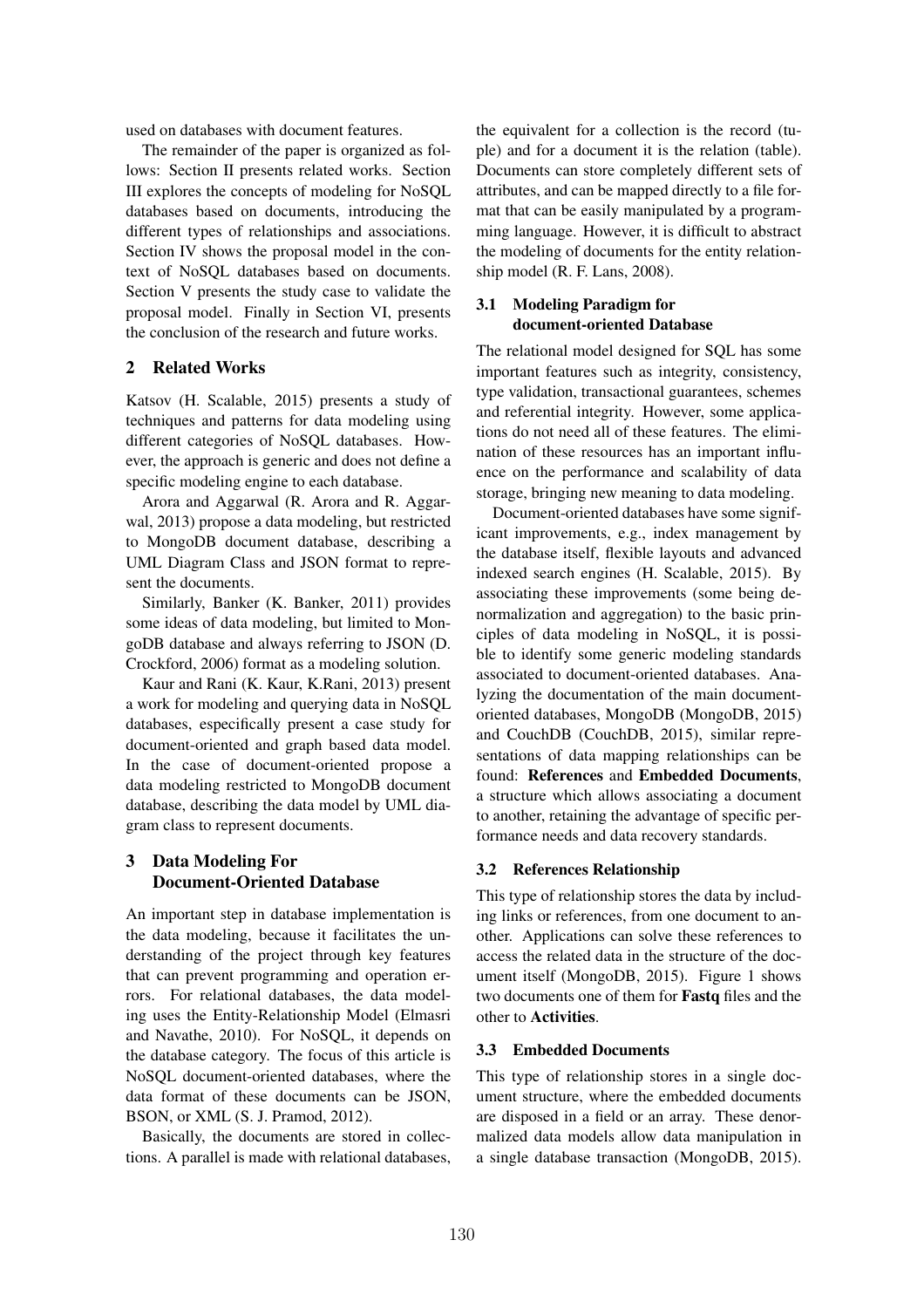

Figure 1: Example of documents referenced

Figure 2 shows a document of a genome Project with a Activity embedded document.



Figure 2: Example of Embedded documents

# 4 Proposal For Document-Oriented Databases Viewing

Unlike traditional relational databases that have a simple form in the disposition in rows and columns, a document-oriented database stores information in text format, which consists of collections of records organized in key-value concept, ie, for each value represented a name (or label) is assigned, which describes its meaning. This storage model is known as JSON object, and the objects are composed of multiple name/value pairs for arrays, and other objects.

In this scenario, the number of objects in a database increases the abstraction complexity of the logical relationship between the stored information, especially when objects have references to other objects. Currently, there is a lack of solutions to conceptually represent those associated with a NoSQL document-oriented database. As described in (R. Arora and R. Aggarwal, 2013), there is no standard to represent this kind of object modeling, several diferent manners of modeling may arise, depending on each data administrator's understanding, which makes learning difficult for those who need to read the database model.

Therefore, this section proposes a standard for document-oriented database viewing. Our proposal has some properties, considering the conceptual representation modeling type, such as:

- Ensuring a single way of modeling for<br>the several NoSOL document-oriented several NoSOL document-oriented databases.
- Simplifying and facilitating the understanding of a document-oriented database through its conceptual model, leveraging the abstraction and making the correct decisions about the data storage.
- *•* Providing an accurate, unambiguous and concise pattern, so that database administrators have substantial gains in abstraction, understanding.
- *•* Presenting different types of relationships between collections defined as References and Embedded documents.
- Assisting the recognition and arrangement of the objects, as well as its features and relationships with other objects.

The following subsections present the concepts and graphing to build a conceptual model for NoSQL document-oriented databases.

#### 4.1 Assumptions

Before starting the discussion about the approach of each type of the conceptual modeling representation, it is important to highlight some basic concepts about objects and relationships in a document-oriented database:

- A document (or object) describes a set of attributes that have their properties organized in a key-value structure.
- *•* Information contained in an document is described by the identifier (key) and the value associated with the key.
- Different types of relationships between documents are defined as References and Embedded Documents
- Because NoSOL is a non-relational data database, the concepts of normalization, do not apply.
- *•* Some concepts of relationships between objects are similar to ER modeling, such as cardinality (one-to-one, one-to-many, many-tomany).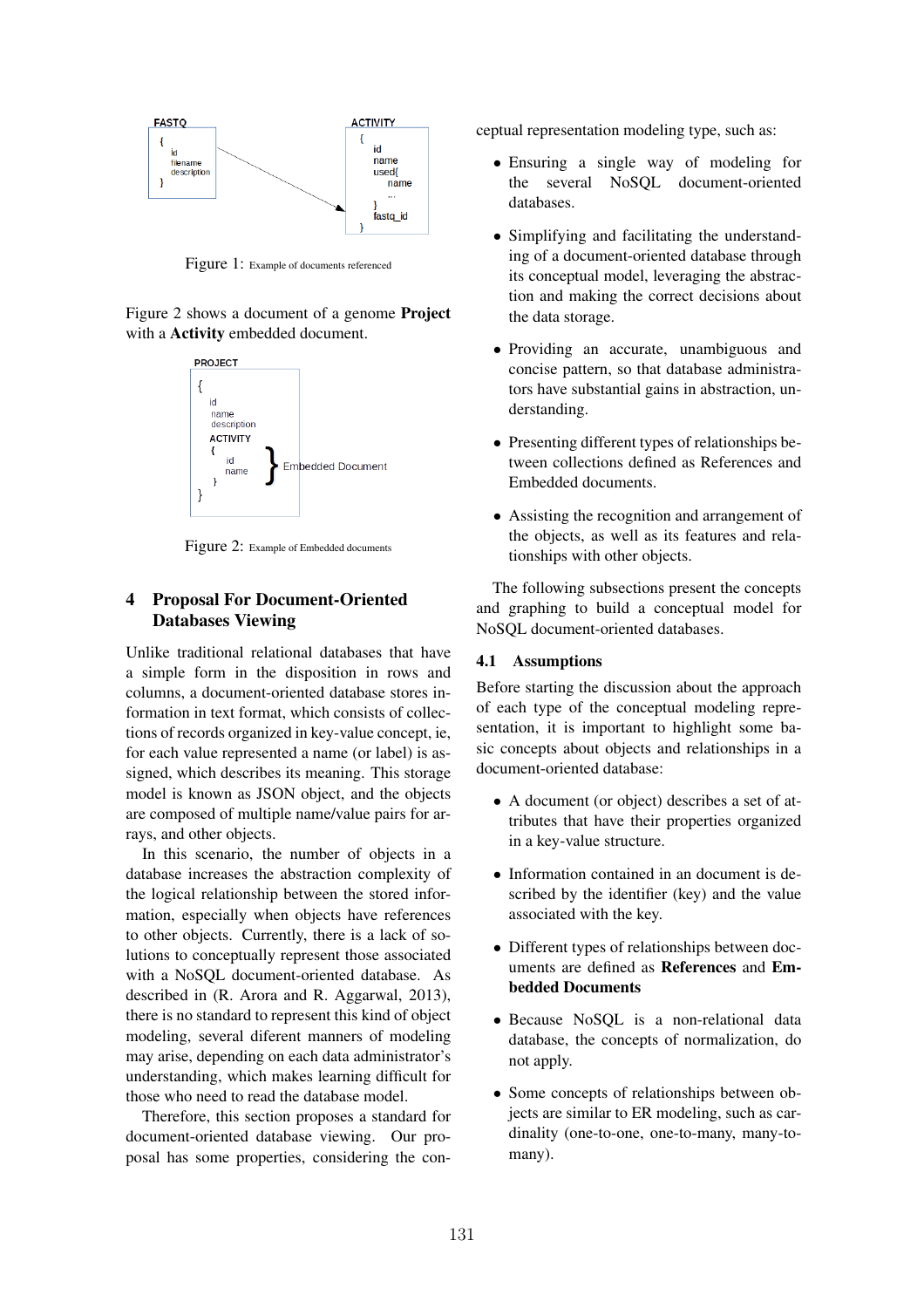### 4.2 Basic Visual Elements

The proposed solution for a conceptual modeling to the NoSQL document-oriented databases has two basic concepts: Document and Collections.

As noted previously, a document is usually represented by the structure of a JSON object, and as many fields as needed may be added to the document. For this solution, a document and a collection of documents is represented by Figure 3.



Figure 3: Graphical representation of a Document

The following section presents the definitions of relationship types and degrees for the objects features.

## 4.3 Embedded Documents 1..1

This section proposes a model that represents the one-to-one relationship for documents embedded in another document. In this case, the proposal is to use the representation of an individual Document within another element that represents a Document. In Figure 4, cardinality is also suggested to specify the one-to-one relationship type.



Figure 4: One-to-one relationship for embedded documents

#### 4.4 Embedded Documents 1..N

A one-to-many relationship in embedded documents is represented by the Figure 5. This is the case when the notation to represent the cardinality is the same used in UML (F. Booch et al., 2005) and is placed in the upper right corner of the embedded documents. According to the cardinality one-to-many the larger document has embedded multiple documents within it.



Figure 5: One-to-many relationship for embedded documents

### 4.5 Embedded Documents N..N

A many-to-many relationship in embedded documents is represented by the Figure 6. According to the cardinality many-to-many the larger document has a many to many relationship with the embedded document. The representation of the cardinality is the same used in UML (F. Booch et al., 2005).



Figure 6: Many-to-many relationship for embedded documents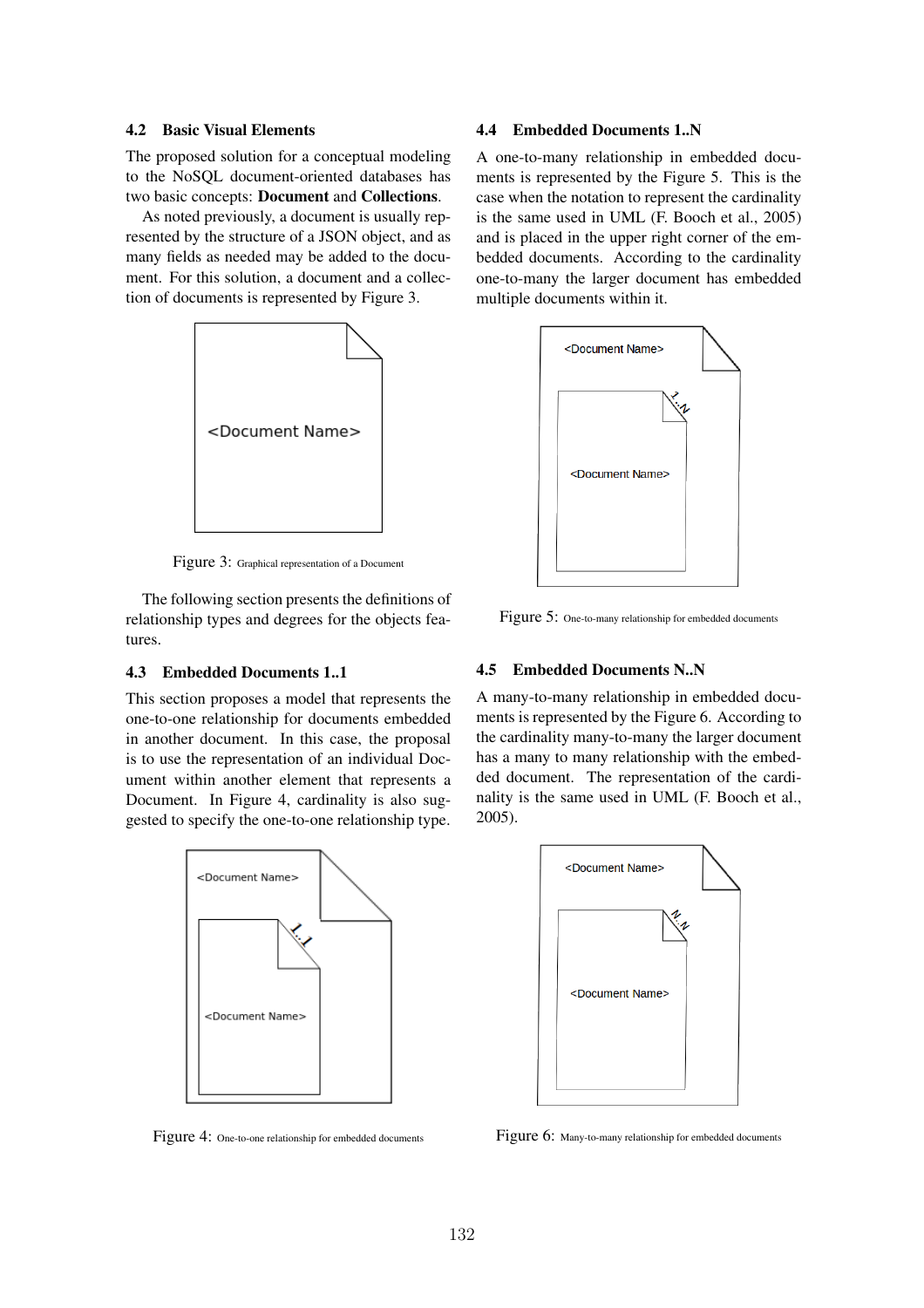#### 4.6 References 1..1

A document can reference another, and in this case, one must use an arrow directed to the referenced document, as shown in Figure 7. One can see that the directed arrow makes the left document references to the right document. Furthermore, the cardinality of the relationship should be specified above the arrow. The notation of cardinality is based on UML (F. Booch et al., 2005).



Figure 7: One-to-one relationship for documents referenced

### 4.7 References 1..N

In NoSQL, a document can reference multiple documents. To represent this relationship one should use an arrow directed to the referenced documents, as shown in Figure 8. The left document references multiple documents on the right side, by the directed arrow. Furthermore, the cardinality of the relationship is represented by the notation "1..N" as in UML (F. Booch et al., 2005).



Figure 8: One-to-many relationship for documents referenced

#### 4.8 References N..N

To represent this relationship a bidirectional arrow is used between reference documents, as shown in Figure 9. The left document references multiple documents on the right side and the right document references multiple documents on the left side. Furthermore, the cardinality of the relationship is represented by the notation "N..N" as in UML (F. Booch et al., 2005).



Figure 9: Many-to-many relationship for documents referenced

# 5 Case Study

In order to evaluate our proposal, part of the workflow described in (J. C. Marioni et al., 2014) was used. This workflow aimed at identify and comparing expression levels of human kidney and liver RNA samples sequenced by Illumina. The workflow was designed in three phases (Figure. 10):

- Filtering: all the sequenced transcripts were filtered, generating new files with good quality sequences.
- Alignment: transcripts were mapped to the human genome used as reference.
- *•* Statistical Analysis: a sort process was first executed, followed by a statistical analysis with the mapped transcripts to discover which genes are mostly expressed both in kidney and liver samples.



Figure 10: Workflow for analysis of differential expression among kidney and liver RNA samples

After analyzing the previously mentioned concepts, we have chosen to create a collection of documents for each PROV-DM type used to create a graph node. We also defined a collection for genomic documents (raw data). The reference relationship approach was chosen to connect all PROV-DM components, complementary information of PROV-DM and genomic documents. Based on (R. de Paula et al., 2013) we defined the documents and the attributes. A set of minimum information related to each one of these entities.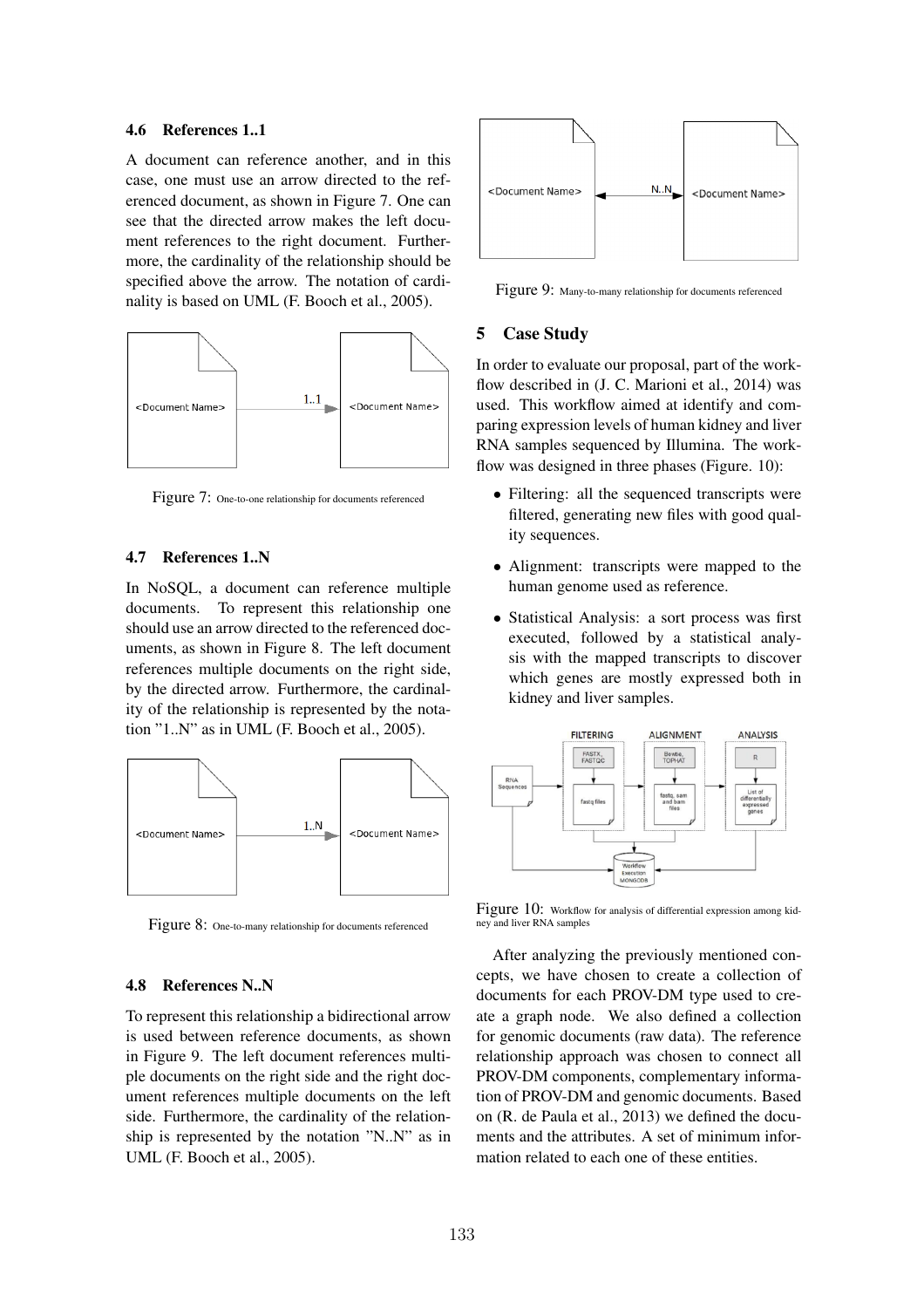Figure. 11 shows our document based data representation, explained as follows:



Figure 11: Data Modeling for Genomic Provenance for NoSQL Based on Documents.

- Project: stores different experiments of one agent. Attributes: Id, name, description, coordinator, start date, end date and observation.
- FASTAQ: files used or generated in the activity; Attributes: Id, filename and description.
- Activity: represents the execution of a program; Attributes: Id, name, program, version program, command line, function, start date, end date, account ID, used (name FASTQ, local, size), wasGenerateBy (name FASTQ, local, size), and wasAssociatedWith (Agent name).
- *•* Account: represents the performance of an experiment; Attributes: Id, name, description, execution place, star date, end date, observation, version and version date and project Id.
- Agent: represents the person responsible for a program or a phase in the workflow. Attributes: Id, name, login and password.

#### 5.1 Implementation

In this case study, we have considered the MongoDB NoSQL database to store provenance and data files. The primary motivation for this choice was MongoDB's ability to manipulate large volumes of data. MongoDB is an open-source Document-Oriented database designed to store large amounts of data from multiple servers. It uses JSON- style documents with dynamic schemas. The number of fields, content and size of the document can differ from one document to another. In practice, however, the documents in a collection share a similar structure (MongoDB, 2015) and can be mapped directly to a file format that can be easily manipulated by a programming language.

MongoDB documents have a maximum size of 16MB. This feature is important to ensure that a single document cannot use excessive amounts of RAM. In order to store files larger than the maximum size, MongoDB provides a GridFS API (MongoDB, 2015). It automatically divides large data into 256 KB pieces and maintains metadata for all pieces. GridFS allows for the retrieval of individual pieces as well as entire documents.

GridFS uses two collections to store the data: fs.files collections, containing metadata about files, and fs.chunks collections, which store the actual 256k data chunks. The collections FS.file contains the name of the FASTQ file. Thus, it was possible to implement the relationship between MongoDB Collection Activity using Reference Document. In other words, we implemented the connection between Level 1 and Level 2 through the File Name attribute that was present in fileprovenance.files and Activity Collection. Figure. 12 illustrates this particular implementation.



Figure 12: GridFS Implementation

### 6 Conclusions and Future Works

In contrast to relational database management systems, NoSQL databases are designed to be schemaless and flexible. Therefore, the challenge of this work was to introduce a data modeling standard for NoSQL document-oriented databases, in contrast to the original idea for NoSQL databases.